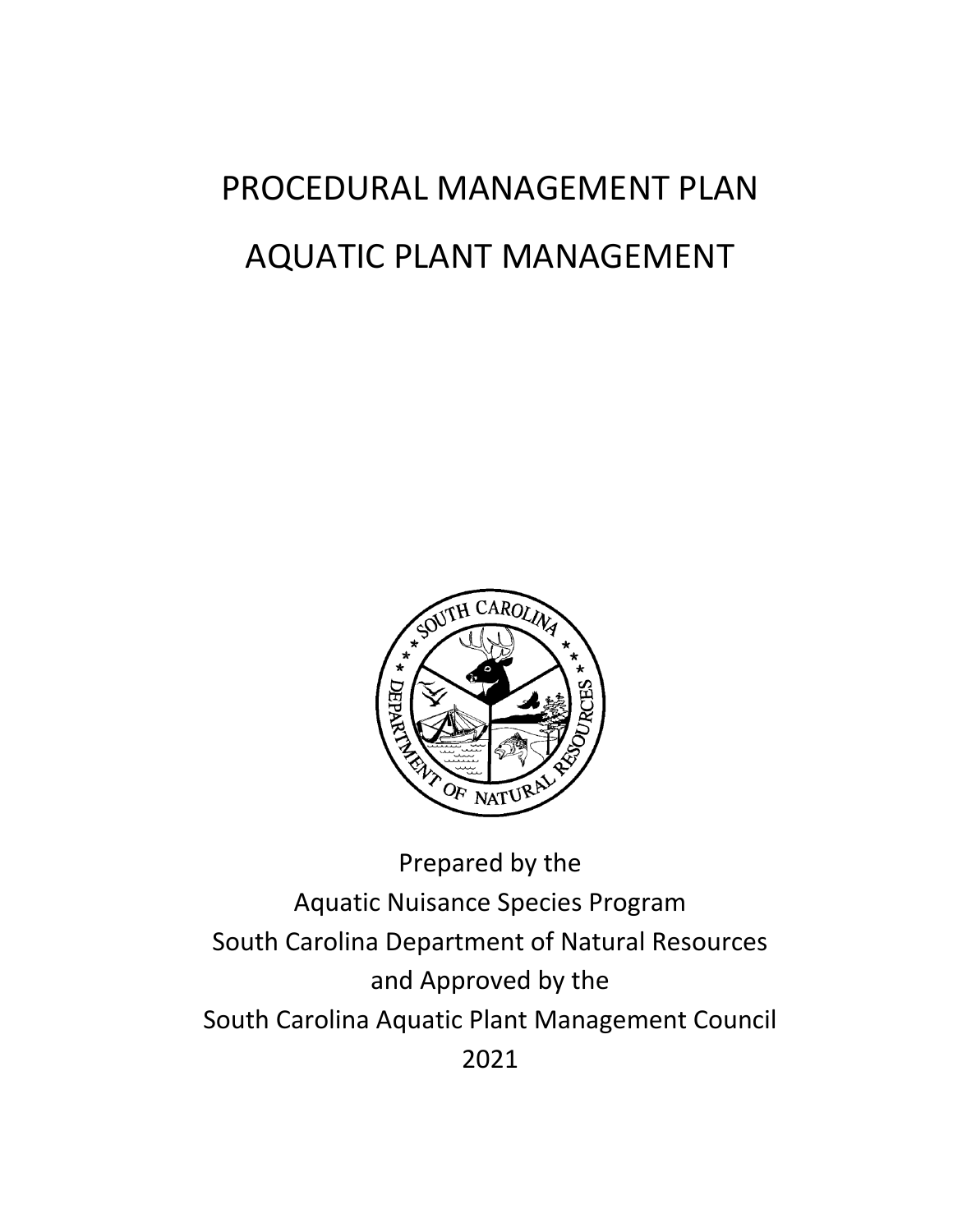# **2021 SOUTH CAROLINA AQUATIC PLANT MANAGEMENT COUNCIL**

Chris Page - Council Chairman

S.C. Department of Natural Resources, Land, Water, and Conservation Division

Chad Altman -

S.C. Department of Health and Environmental Control, Environmental Quality Control, Bureau of Water

Willie Simmons -

S.C. Department of Natural Resources, Wildlife and Freshwater Fisheries Division

William Marshall -

S.C. Department of Natural Resources, Land, Water, and Conservation Division

Adam Leaphart -

S.C. Department of Agriculture, Director of Consumer Protection Laboratories

Sara Carper -

S.C. Department of Health and Environmental Control, Office of Ocean and Coastal Resource Management

Casey Moorer - S.C. Public Service Authority (Santee Cooper)

Stacy Scherman - S.C. Department of Parks, Recreation, and Tourism

Tammy Lognion - Clemson University, Department of Pesticide Regulation

Appointment Pending-Governor's Office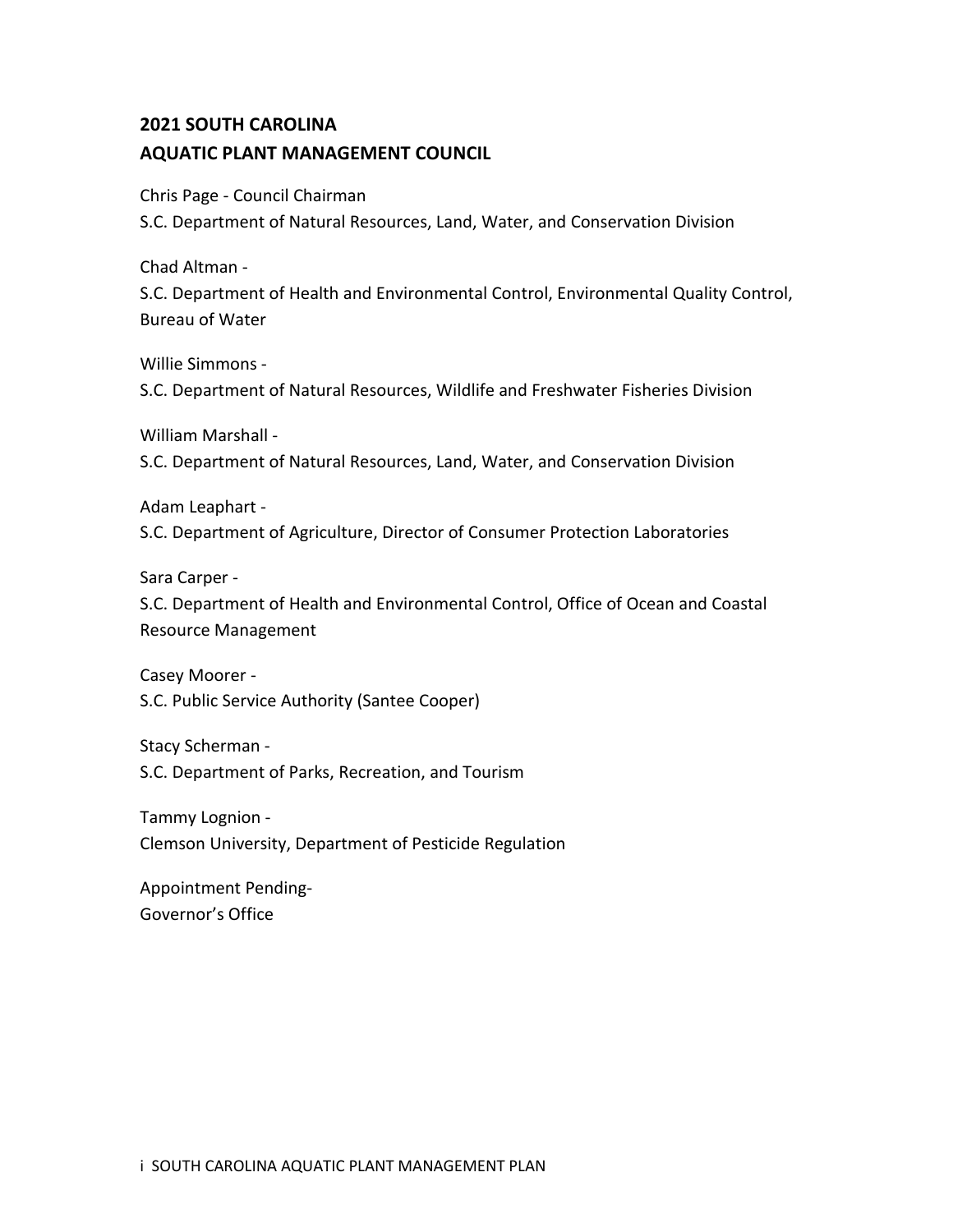# **Table of Contents**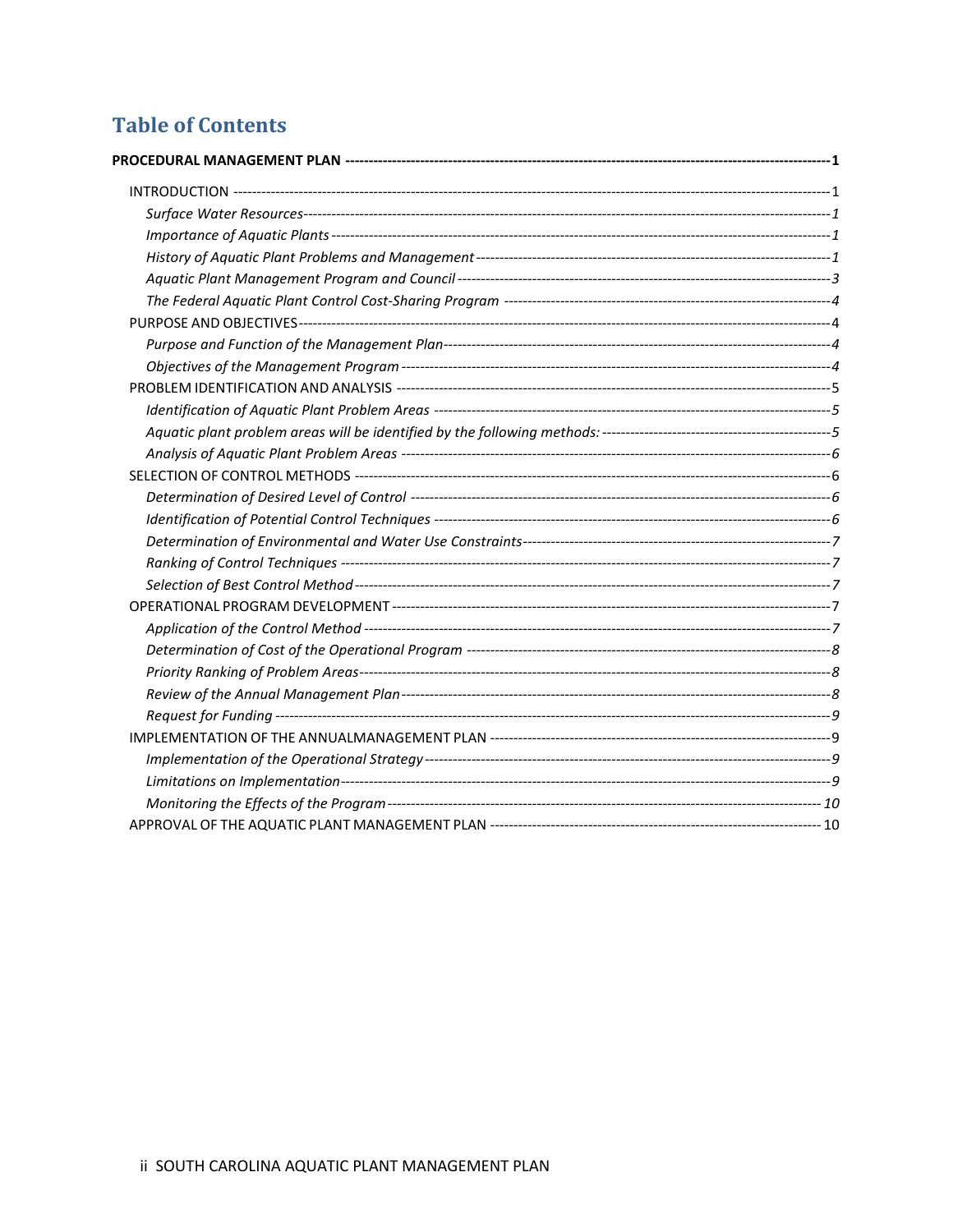# <span id="page-3-0"></span>**PROCEDURAL MANAGEMENT PLAN**

### <span id="page-3-1"></span>**INTRODUCTION**

#### <span id="page-3-2"></span>**Surface Water Resources**

South Carolina has an abundance of surface water resources which are distributed throughout the State. Four major river basins, the Savannah, ACE (Ashley, Combahee, and Edisto), Santee, and Pee Dee include over 11,000 miles of rivers and streams which have an average daily flow of about 33 billion gallons (Appendix A). These river basins contain approximately 1,400 impoundments of 10 acres of more in size with a total surface area of over 492,000 acres. Additionally, there are approximately 50,000 smaller impoundments, primarily farm ponds, located throughout the State.

These water bodies support a variety of uses, and the rate of use is increasing with growth in population and economy. Currently, about 8 billion gallons are withdrawn daily from the State's surface waters to supply municipal, industrial, agricultural, and thermoelectric power generation needs. About six percent of this water is used consumptively and not returned to the resource. The surface water resource also supports many instream uses such as hydroelectric power production, wastewater assimilation, navigation, and recreational activities including boating, swimming, fishing, and hunting. Nearly all of these withdrawal and instream water uses require the availability of a clean, unobstructed water supply.

#### <span id="page-3-3"></span>**Importance of Aquatic Plants**

Aquatic plants are an important part of the surface water environment. These plants provide food, shelter, and reproductive habitat for numerous fish, wildlife, and other animal species. When present in limited populations, aquatic plants can act to improve water quality and enhance the aesthetic appeal of surface water. Natural controls such as foraging by animals, disease, and competition with other plants maintain most native aquatic plant populations at levels that are compatible with man's use of the water resource.

Non-native plant species are frequently not vulnerable to the same natural population controls as are native species. As a result, when an exotic plant is introduced to a new area, this plant is often able to compete successfully with native species, and become very abundant. It is these invasive populations of non-native plants that are the source of most major aquatic plant problems in South Carolina. These invasive species may become so numerous that they interfere with virtually every withdrawal and instream use of our surface waters. They can obstruct navigable waterways, restrict water flow, clog water intakes, degrade water quality, provide breeding habitat for mosquitoes and other pests, interfere with recreation, and may upset the balance of desirable fish populations. Left unchecked, these nuisance plants can seriously impair or eliminate beneficial use of infested waters.

#### <span id="page-3-4"></span>**History of Aquatic Plant Problems and Management**

During the past century, non-native aquatic plants have been introduced to the United States from Asia, Africa, South America, and Europe. These plants have thrived and developed to nuisance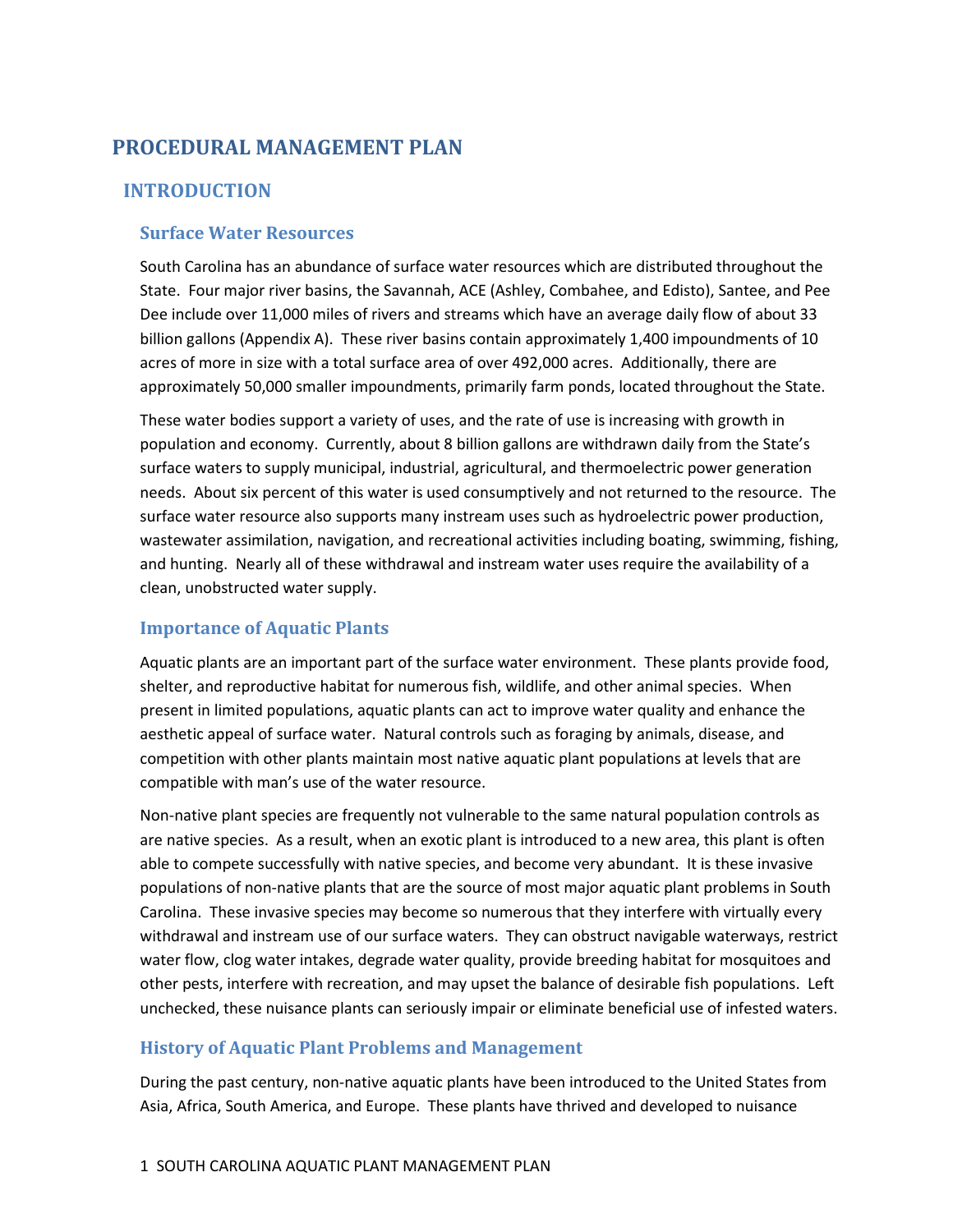levels in some areas of this country. Due to a favorable climate and the presence of numerous shallow, nutrient-rich water bodies, several southeastern states, including South Carolina, have been especially affected by the proliferation of non-native aquatic plants.

While aquatic weeds occur throughout South Carolina, nuisance plant populations and associated water use problems have been most prevalent in the coastal plain region. Large areas of the Santee Cooper Lakes, Cooper River, Back River Reservoir, Edisto River, and other low country streams and lakes are infested with aquatic weeds. Some of the most troublesome species have been alligatorweed (*Alternanthera philoxeroides*), water primrose (*Ludwigia uruguayensis*), Brazilian elodea (*Egeria densa*), and common reed (*Phragmites australis*). Additionally, hydrilla *(Hydrilla verticillata*) was discovered in Lake Marion in July 1982 and Back River Reservoir in July 1984, and this plant has since become the most problematic aquatic weed in the State.

Large-scale aquatic plant management in South Carolina began in the 1940's with the S.C. Public Service Authority's efforts to control alligatorweed in Lake Marion. The U.S. Rivers and Harbors Act of 1958 gave the U.S. Army Corps of Engineers authority to administer a 30% state/70% federal cost sharing program to assist states with the control of nuisance aquatic plants in public waters. Under this program, the Corps of Engineers and S.C. Public Service Authority participated in a cooperative program for Lake Marion from 1960 to 1967. Subsequently, the Public Service Authority has continued in its efforts to control alligatorweed, as well as, Brazilian elodea, water primrose, and hydrilla in the Santee Cooper lakes.

In 1967, the emphasis of the state/federal cooperative program in South Carolina was shifted from the Santee Cooper Lakes to other alligatorweed infested waters of the State. At that time, the S.C. Department of Agriculture entered a cooperative agreement with the Corps of Engineers for the control of alligatorweed in portions of Black River, Black Mingo Creek, Congaree River, Little Pee Dee River, and the North Fork Edisto River. This agreement continued until 1975 when new regulations which prevented the use of some herbicides in flowing waters were developed. More recently, these regulations have been modified to permit certain uses of herbicides in flowing waters.

Management of aquatic plants in private waters has been primarily the responsibility of the owner. Assistance, in the form of advice regarding plant control agents and methods, is available to owners of private waters through the S.C. Department of Natural Resources' Division of Wildlife and Freshwater Fisheries, the Clemson University Agricultural Extension Service, and the Soil Conservation Service of the U.S. Department of Agriculture. Owners may choose to implement control methods themselves or arrange for a commercial lake management firm to do so. Public funds have generally not been available to assist private lake owners in implementing aquatic plant control.

The S.C. Aquatic Plant Management Society, a non-profit organization, was formed in 1978 to promote the management of noxious aquatic plants. The Society's membership includes individuals from the private, public and academic sectors with interests in all aspects of aquatic plant management. The Society was largely responsible for generating interest in the development of a statewide program for aquatic plant management.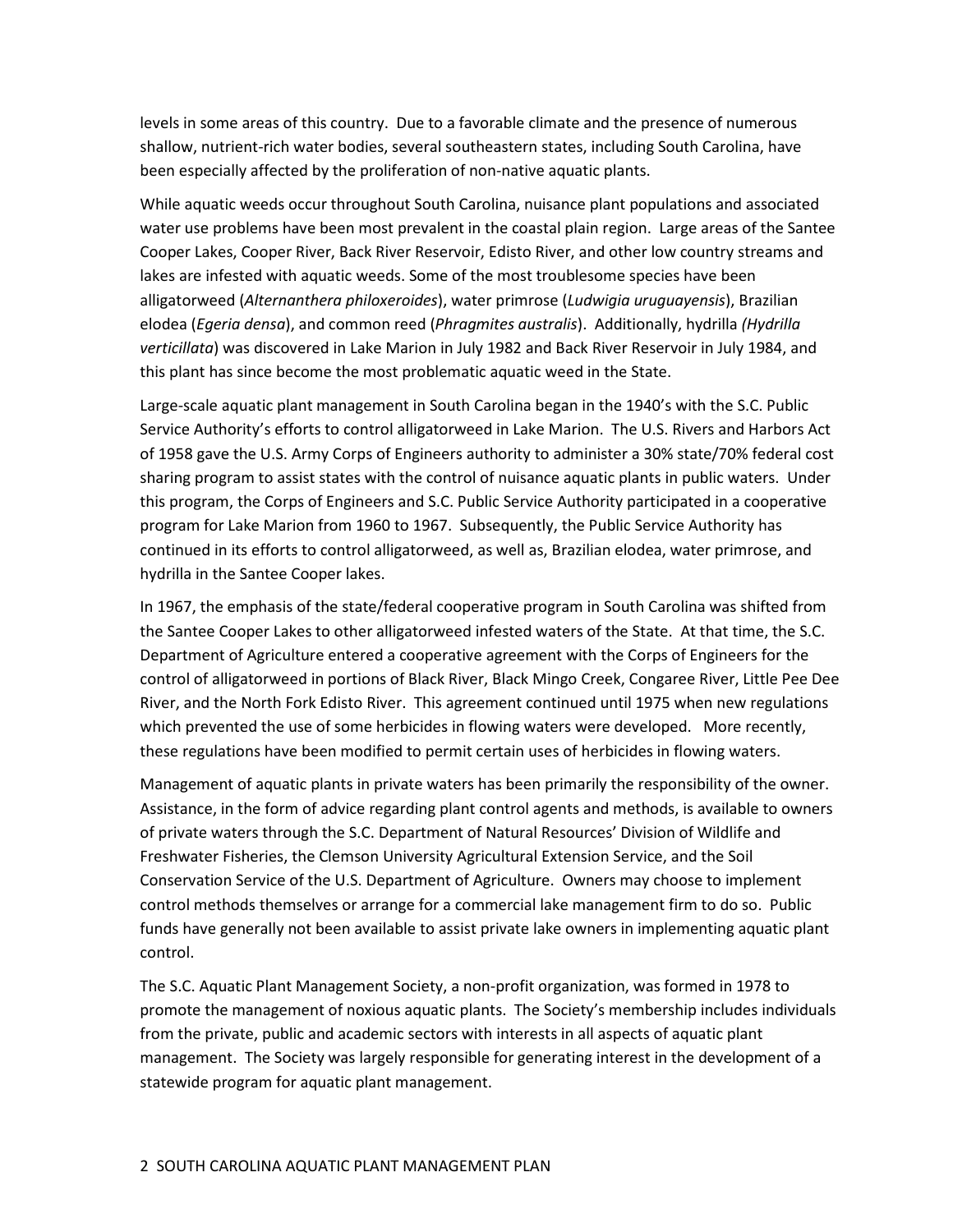#### <span id="page-5-0"></span>**Aquatic Plant Management Program and Council**

During 1980, Governor Richard W. Riley was informed of the severity and importance of South Carolina's aquatic plant problem by a number of State Agencies and the S.C. Aquatic Plant Management Society. In response to this information, Governor Riley issued Executive Order 80-38 on October 10, 1980 (later amended by Executive Order 82-40) which created the S.C. Aquatic Plant Management Council for the purpose of providing statewide coordination of aquatic plant management efforts in public waters. On May 29, 1990, Governor Carroll Campbell, Jr. approved legislation (Act 498) which established for the first time by law the South Carolina Aquatic Plant Management Program, South Carolina Aquatic Plant Management Council, and the South Carolina Aquatic Plant Management Trust Fund for the statewide management of nuisance aquatic plants in public waters (Appendix B).

The Water Resources Commission was originally designated as the state agency to administer the Aquatic Plant Management Program. Following restructuring of State government in 1994, the Program is now administered by the Land, Water, and Conservation Division of the S.C. Department of Natural Resources. The Department is responsible for developing an annual Aquatic Plant Management Plan which describes the procedures for problem site identification and analysis, selection of control methods, operation program development, and implementation of operational strategies. The Plan also identifies problem areas, prescribes management practices, and sets management priorities.

The Aquatic Plant Management Council is composed of one representative from each of the following agencies:

- S.C. Department of Natural Resources, Land, Water, and Conservation Division;
- S.C. Department of Health and Environmental Control, Bureau of Environmental Quality Control;
- S.C. Department of Natural Resources, Division of Wildlife and Freshwater Fisheries;
- S.C. Department of Agriculture;
- S.C. Department of Health and Environmental Control, Office of Coastal Resources Management;
- S.C. Public Service Authority;
- S.C. Department of Natural Resources, Land, Water, and Conservation Division, Conservation Program;
- S.C. Department of Parks, Recreation and Tourism;
- Clemson University Department of Fertilizer and Pesticide Control; and
- the Governor's Office.

The representative from the Land, Water, and Conservation Division's Aquatic Nuisance Species Program of the S.C. Department of Natural Resources serves as Chairman of the Council. The Council provides valuable interagency coordination and serves as the principal advisory body to the Department on all aspects of aquatic plant management and research. Furthermore, the Council establishes management policies, approves all management plans, and advises the Department on research priorities.

The Aquatic Plant Management Trust Fund was created to receive and expend funds for the prevention, management, and research of aquatic plant problems in public waters of the State. The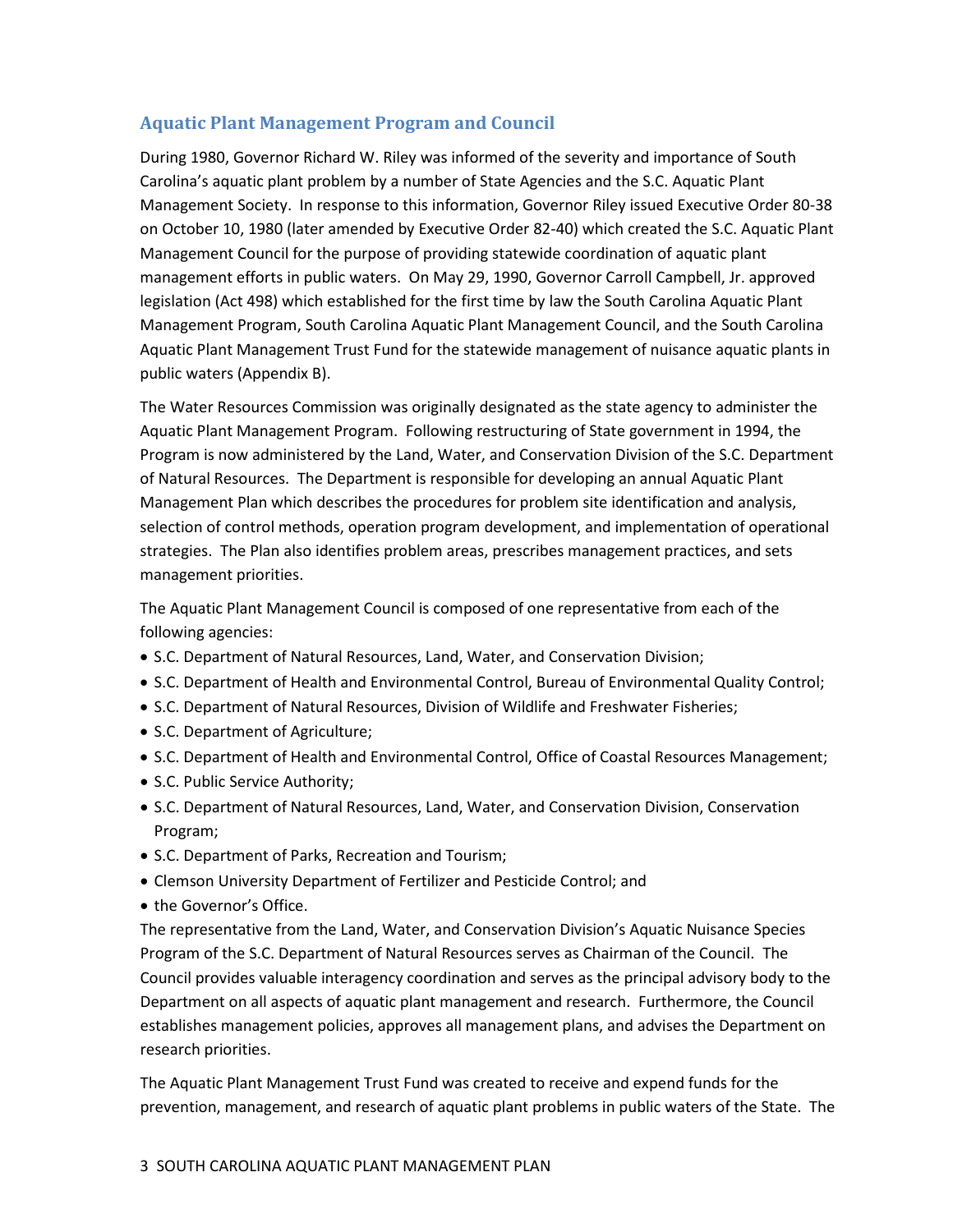fund is eligible to receive State appropriations, federal and local government funds, and funds from private sources. The S.C. Department of Natural Resources, Land, Water, and Conservation Division administers the Trust Fund which must be kept separate from other funds of the State.

# <span id="page-6-0"></span>**The Federal Aquatic Plant Control Cost-Sharing Program**

The U.S. Rivers and Harbors Act of 1958 established the Federal Aquatic Plant Control Program to assist states with the control of nuisance aquatic plants in public waters. The cost-sharing program is administered by the U.S. Army Corps of Engineers and, up until 1988, provided reimbursement to the states for 70 percent of aquatic plant control costs. However, passage of the Water Resources Development Act of 1986 reduced the federal portion of the cost-sharing formula from 70 percent to 50 percent, and further required the states to reimburse the Corps of Engineers for 50 percent of their administrative expenses. These changes were initiated in Federal fiscal year 1988. In response to the reduction in Federal support, the S.C. Aquatic Plant Management Council in 1988 required local sponsors to provide at least 15 percent of total control costs in the form of cash or in-kind services. In recent years the local match was increased to 50 percent of total control costs with a cap on the total amount of cost share available from State funding sources.

# <span id="page-6-1"></span>**PURPOSE AND OBJECTIVES**

# <span id="page-6-2"></span>**Purpose and Function of the Management Plan**

The overall purpose of the Aquatic Plant Management Plan is to establish the basis for a management program which will minimize adverse impacts of aquatic plant populations on the use of South Carolina's public waters. The Plan consists of two parts:

- 1. A procedural plan
- 2. An annual operational management plan.

The Procedural Management Plan describes procedures used by the Department of Natural Resources and Aquatic Plant Management Council to perform the following functions:

- 1. Identify existing and potential aquatic plant problem areas;
- 2. Determine the most appropriate control system for each problem area identified;
- 3. Develop an operational strategy that describes how each control system would be applied;
- 4. Seek funding for implementation of the operational strategy; and
- 5. Monitor results and effects of the program and determine the need for modification.

Using the procedures described in the Procedural Management Plan, the Department will develop an Annual Management Plan that describes problem areas and control systems that are approved by the Council for available State and Federal funding. An Annual Management Plan will be prepared and will describe activities to be conducted during that year as funding permits.

#### <span id="page-6-3"></span>**Objectives of the Management Program**

1. The short-term objective of the management program is to reduce the abundance of aquatic plants at specific sites where these plants are currently interfering with the use of public waters.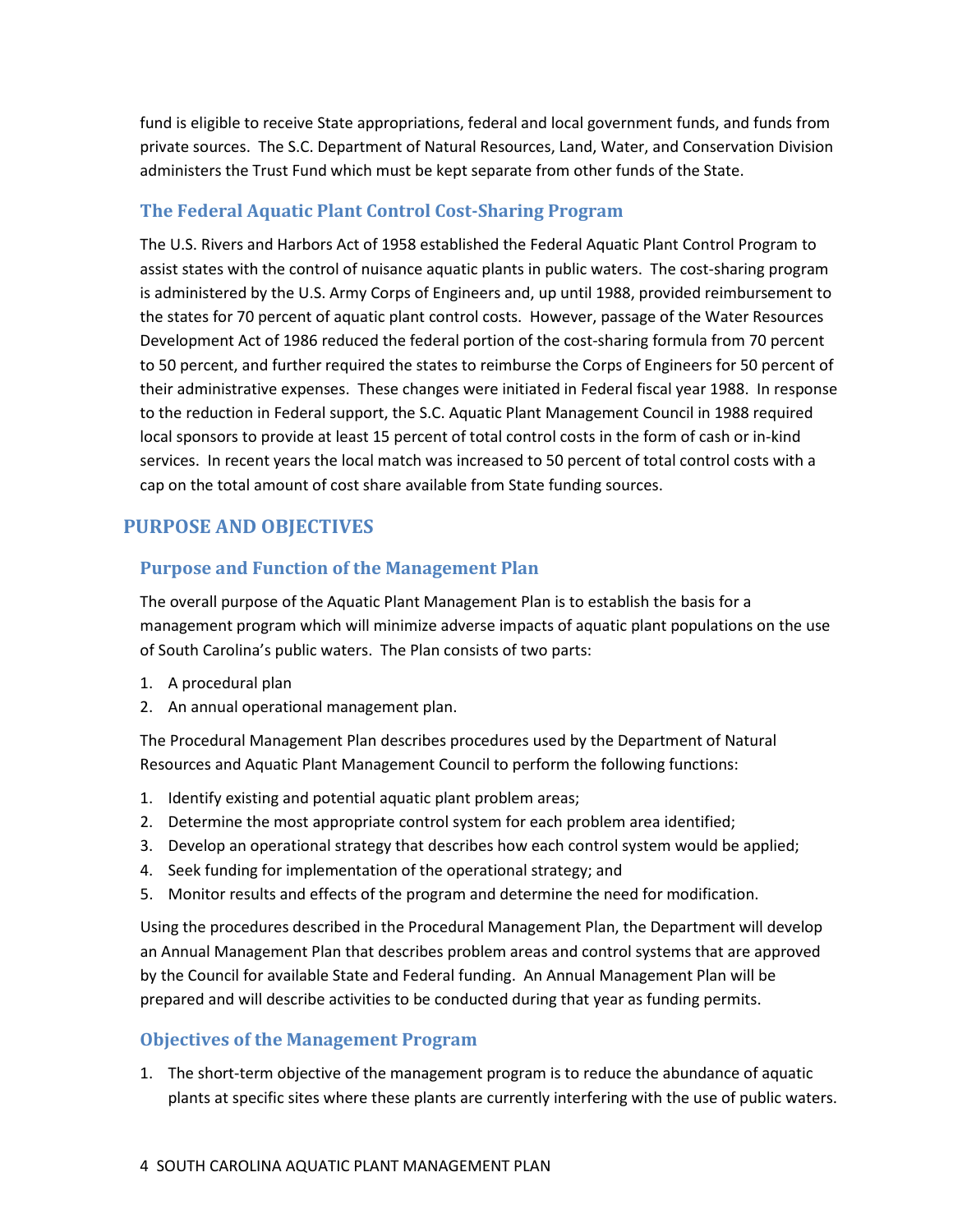- 2. The long-term objectives of the management program are the following:
	- a. Reduce the Statewide distribution and abundance of invasive aquatic plants in public waters;
	- b. Prevent water use impairment by aquatic plants in currently unimpaired waters;
	- c. Maintain aquatic plant populations at levels that are beneficial to water use, water quality protection, and to fish and wildlife populations;
	- d. Prevent the introduction and distribution of invasive exotic plant species through enforcement of existing laws and regulations;
	- e. Promote the use of environmentally sound aquatic plant management practices;
	- f. Promote the development of improved aquatic plant management methods;
	- g. Promote public education in aquatic plant management matters; and
	- h. Inform owners of private waters of currently available sources of aquatic plant management advice and assistance (State and Federal funding would be provided for management of private waters only if plant populations in these waters were a threat to public waters).

# <span id="page-7-0"></span>**PROBLEM IDENTIFICATION AND ANALYSIS**

#### <span id="page-7-1"></span>**Identification of Aquatic Plant Problem Areas**

The first step in the development of each Annual Management Plan is the identification of areas throughout the State where existing and potential aquatic plant problems occur. The mere presence of aquatic plants may not constitute a problem. The occurrence of limited populations of some species is highly desirable in some situations. Plants must interfere with at least one intended water use before a problem can be considered to exist. Potential problem areas are water bodies or portions of water bodies where use impairment is not currently occurring, but given existing circumstances, could be expected to occur in the near future. Eligible water bodies include all public lakes and navigable waters as determined by the Department of Natural Resources according to the State definition.

#### <span id="page-7-2"></span>**Aquatic plant problem areas will be identified by the following methods:**

- 1. To the extent that resources are available, Department staff will conduct field surveys to estimate the abundance and distribution of aquatic plant species in public waters.
- 2. Whenever deemed appropriate by the Department, a survey will be conducted of surface water users and other interested parties throughout the State. This survey will be in the form of a questionnaire (Appendix C) mailed to municipal, industrial, and agricultural water users; electric power generating companies; representatives of fishing, wildlife, and boating interests; members of the academic community; and the S.C. Aquatic Plant Management Society. Results of this survey will identify areas where water users feel that aquatic plant problems occur.
- 3. Several agency members of the Aquatic Plant Management Council and other local, State, and Federal agencies obtain aquatic plant information in the course of other operations. This information will be compiled and evaluated annually to aid in the documentation of water use problems.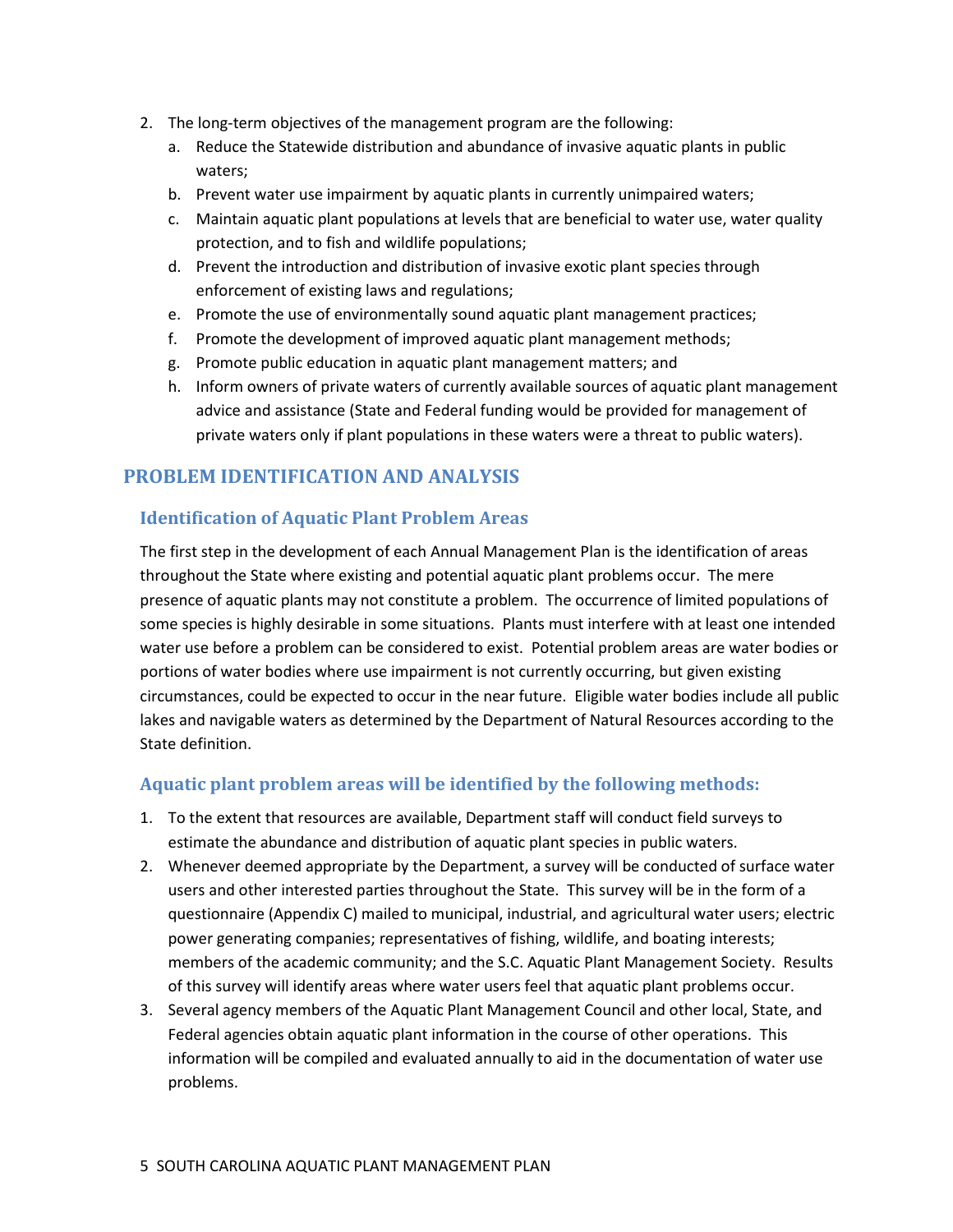4. Following completion of a draft Annual Management Plan, the plan will be made available for public review. Based on the information obtained during this review, the Department, with approval by the Council, may make revisions to the draft Annual Management Plan.

An Early Detection Rapid Response (EDRR) protocol will also be in effect for new problem areas and species. Early detection and rapid response are the most effective and cost-efficient responses to invasive species, after prevention.

#### <span id="page-8-0"></span>**Analysis of Aquatic Plant Problem Areas**

For each identified aquatic plant problem area, pertinent information concerning the problem plant species, water use impacts, and the affected water body will be collected and analyzed to aid in the selection of appropriate control methods. Information to be considered in the analysis will include:

- 1. Identification of the problem plant species and an estimate of their general abundance and distribution.
- 2. Life history and ecological information for each problem species.
- 3. Identification of adverse water use impacts due to aquatic plant infestations.
- 4. Identification of water users and their use requirements.
- 5. Important environmental characteristics of the affected water body.

# <span id="page-8-1"></span>**SELECTION OF CONTROL METHODS**

#### <span id="page-8-2"></span>**Determination of Desired Level of Control**

For each problem area identified, the desired level of both short-term and long-term plant control will be established. Depending on the nature of the problem species and its effect on water use, the desired level of control may range from total eradication to removal from only a small area of the affected water body. In cases where dense populations of prolific species occur in large water bodies, total eradication is not possible with available control technology. Under such conditions, control would be limited to certain areas where use is most affected. In other situations, complete removal may be possible and desirable.

The desired level of control will be determined using information obtained in problem identification and system description and with input from affected water users.

#### <span id="page-8-3"></span>**Identification of Potential Control Techniques**

Information on effectiveness, environmental and other constraints, treatment rates, and cost will be compiled for all aquatic plant control techniques available for use in South Carolina (Appendix D). This information will be reviewed and updated at regular intervals.

From the list of all available control techniques, those capable of controlling the target plant at the desired level in each problem area will be identified using an integrated management approach.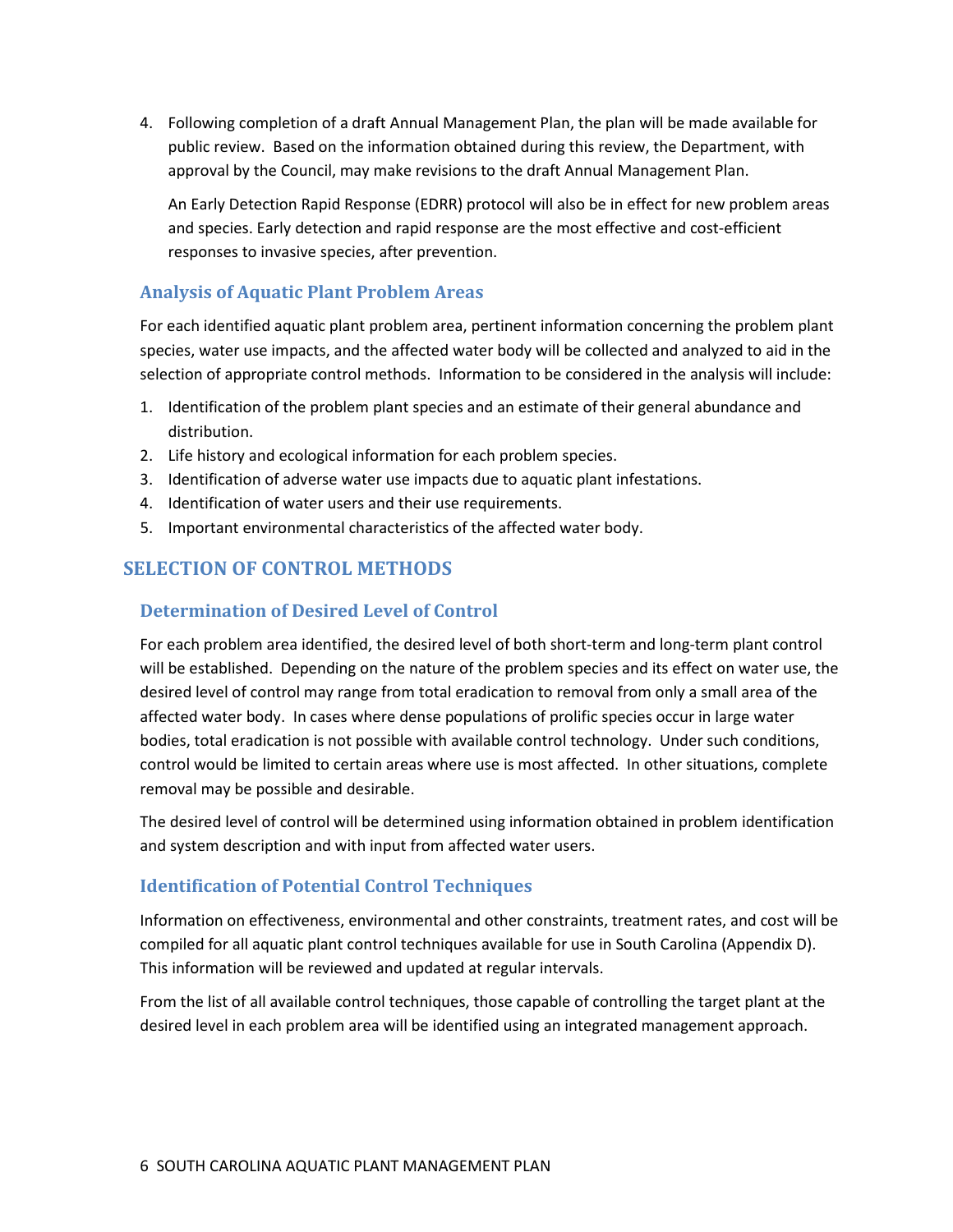# <span id="page-9-0"></span>**Determination of Environmental and Water Use Constraints**

All environmental and water use constraints that may affect selection of control agents will be identified. Environmental constraints would prevent the use of control agents which would cause significant or long-term violations of the State water quality standards or adversely affect aquatic ecosystems. Water user constraints would preclude use of agents that would cause significant interference with designated use of the water body being treated.

Also identified will be any constraints associated with specific funding programs. Some Federal cooperative aquatic plant management programs require the use of certain control techniques.

# <span id="page-9-1"></span>**Ranking of Control Techniques**

Based on effectiveness in controlling problem plant species and on all identified constraints, control techniques will be prioritized for each problem area. Combinations of control techniques that would result in more effective control than single techniques will be identified.

#### <span id="page-9-2"></span>**Selection of Best Control Method**

Utilizing information obtained from steps outlined above, the best control method will be selected for each identified problem. The best control method will be the technique or combination of techniques utilizing an integrated management approach which will result in the highest degree of control of the problem species while resulting in the least detrimental effects on the aquatic ecosystem.

The selected control method will be included in the Annual Management Plan and approved by the Council for available funding. The Plan will remain flexible so that new and more favorable control techniques that become available during the course of the program may be used to replace those designated in the Plan.

# <span id="page-9-3"></span>**OPERATIONAL PROGRAM DEVELOPMENT**

#### <span id="page-9-4"></span>**Application of the Control Method**

After the best control method has been selected, a strategy will be developed for application of this method to the problem are This strategy will be based on information obtained on the control agents and techniques to be used, the nature of the problem, and the characteristics of the affected water body. The operational strategy will include the following specifications:

- 1. The area to which each control agent is to be applied;
- 2. The amount and rate of application of each control agent;
- 3. The method of application of each control agent;
- 4. The timing and sequence of application of each control agent; and
- 5. Any other instructions that may be required.

The Council will also determine the most appropriate entity to apply the control agents and techniques. This entity may be an agency member of the Council, some other local, State, or Federal agency, an individual water user or a commercial contractor. Determination of appropriate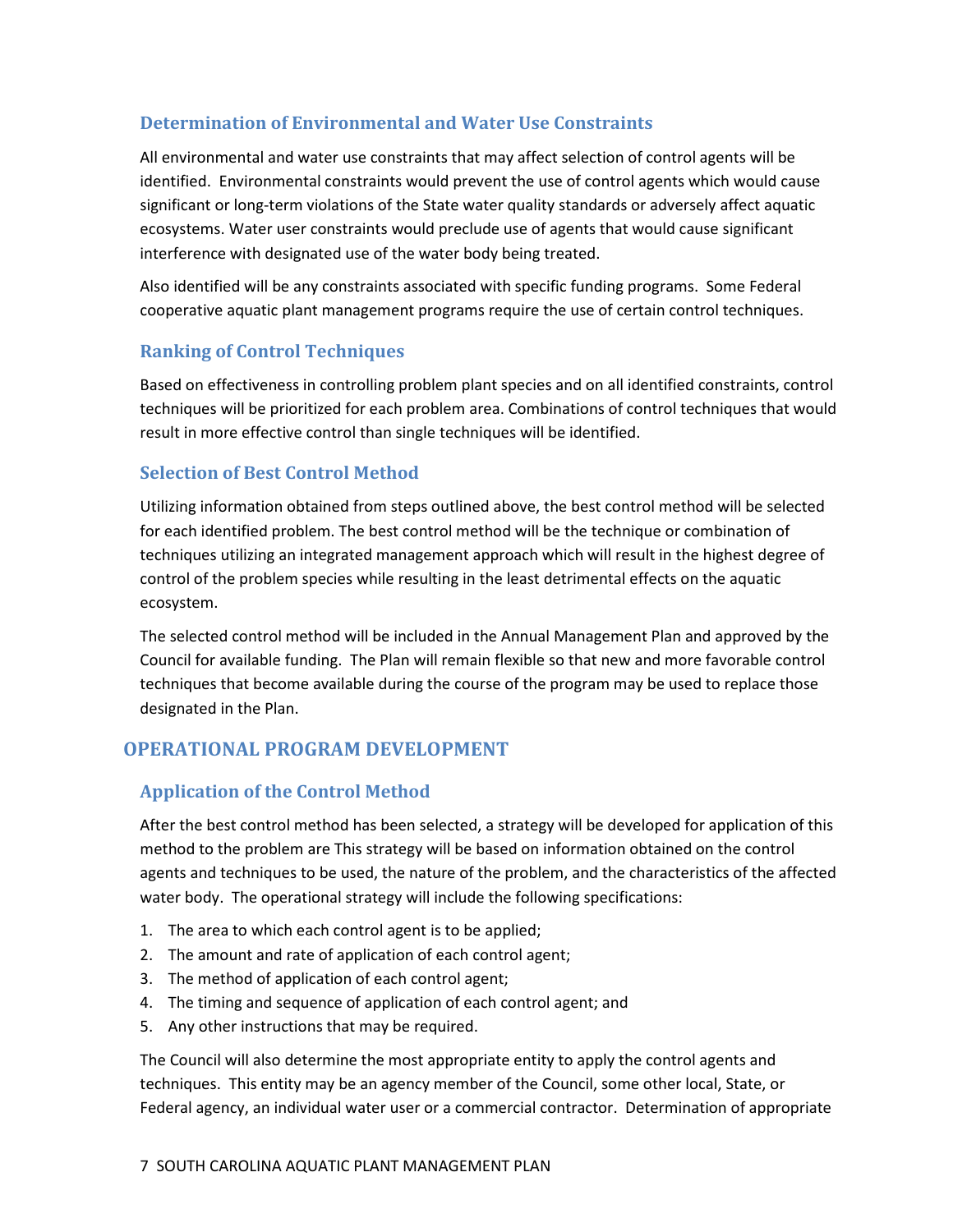entities will be based on interest in the specific problem area, willingness of the entity to perform the operational function, and availability of resources to perform the required function.

In cases where an agency or other entity requests State or Federal funding from the Department, the requesting agency or entity will be responsible for developing an operational strategy acceptable to the Department and Council.

#### <span id="page-10-0"></span>**Determination of Cost of the Operational Program**

When specifications for application of control agents and techniques have been finalized, the estimated cost of these operations will be determined and local sponsors identified. An estimate of costs for each water body and the identification of local sponsors will be included in the Annual Management Plan.

All possible sources of funding for each problem area will be identified. These sources may include local governments, State appropriations, other State funding programs that may be developed, Federal grants and cost-sharing programs, private sources such as individual water users, or any combination of these sources.

# <span id="page-10-1"></span>**Priority Ranking of Problem Areas**

When the estimated costs of annual control operations exceed available public funding, each identified problem area will be assigned a priority rank by the Department. In ranking problem areas, the Department will use the following criteria:

- 1. The number and relative importance of water uses affected by the plant problem;
- 2. The extent and intensity of water use for the affected area;
- 3. The severity of the plant problem, including consideration of the area of coverage, percentage of the total area of the water body affected, the characteristics of the problem plant species, and the potential for infestation of adjacent areas;
- 4. The possible control methods that may be used on the affected area without interfering with designated uses;
- 5. The potential for management success given the plant problem and the capabilities of available control methods;
- 6. The extent of potential benefit to the general public;
- 7. The reasonableness of management costs relative to potential benefits;
- 8. The environmental effects of the proposed management program; and
- 9. The availability of funding for implementation of the management program.

On the basis of this ranking, the Department, with approval from the Council, will determine what portion of available funds is to be allocated for management of each problem area.

#### <span id="page-10-2"></span>**Review of the Annual Management Plan**

After completion of the Annual Management Plan containing priority problem areas and associated control and operational strategies, the Plan will be made available to the public and relevant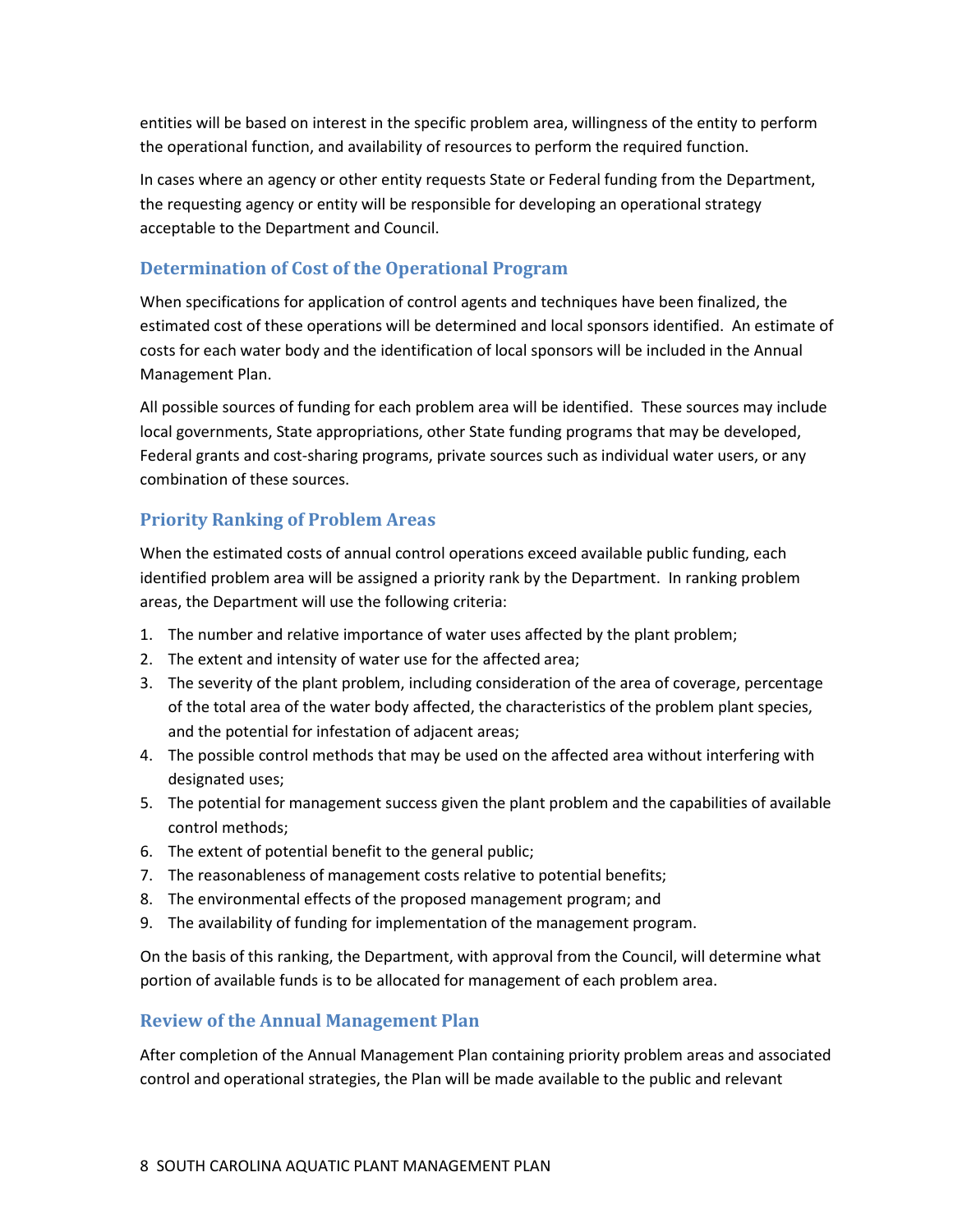governmental agencies for review and comment. Based on results of this review process the Council may make modifications to the Plan.

#### <span id="page-11-0"></span>**Request for Funding**

Funding for aquatic plant management operation will be sought from all appropriate sources.

#### <span id="page-11-1"></span>**IMPLEMENTATION OF THE ANNUALMANAGEMENT PLAN**

#### <span id="page-11-2"></span>**Implementation of the Operational Strategy**

All entities, either public or private, designated to apply control agents will make applications (or releases) according to specifications in the Annual Management Plan. The application of all approved aquatic herbicides shall be in accordance with label requirements and Material Safety Data Sheets. Public entities can participate in a cost share program for a designated portion of operational expenses upon availability of funds. A daily log of control operations shall be maintained and reported on forms provided by the Department.

All applications of aquatic herbicides must be supervised by applicators certified in Category 5 (Aquatic Pest Control) by the Clemson University, Department of Fertilizer and Pesticide Control and present at the job site and conform to SCDHEC-NPDES general permit requirements.

All aquatic herbicide applications involving public potable water supplies must have prior approval of the water supplier and the S.C. Department of Health and Environmental Control, Bureau of Drinking Water Protection.

#### <span id="page-11-3"></span>**Limitations on Implementation**

Many water bodies provide multiple water use opportunities, some of which are of greater importance to the general public than others. For waters approved for control operations, but where funds are limited to the extent that all problem areas within the water body cannot be treated, program funds will be used to treat areas of greatest benefit to the general public. To ensure the best use of program funds, areas of highest priority should be effectively treated prior to areas of lower ranking. The priority ranking of potential treatment areas (highest to lowest priority) based on public benefit is as follows:

- 1. Waters adjacent to and impacting public electric and water utility intakes.
- 2. Waters in which public health and safety interests are impaired (i.e. flood control, vector control, etc.)
- 3. Waters in and around public access sites, such as public boat ramps, swimming areas, and fishing piers.
- 4. Waters that receive high use by the public for recreational activities.
- 5. Waters in and around commercial boating (marinas), swimming, and camping areas.
- 6. Open water areas adjacent to private residential developments.
- 7. Canals associated with private residential developments.
- 8. Any area with problematic plants that pose an immediate threat to the main water body may be assigned a high priority.